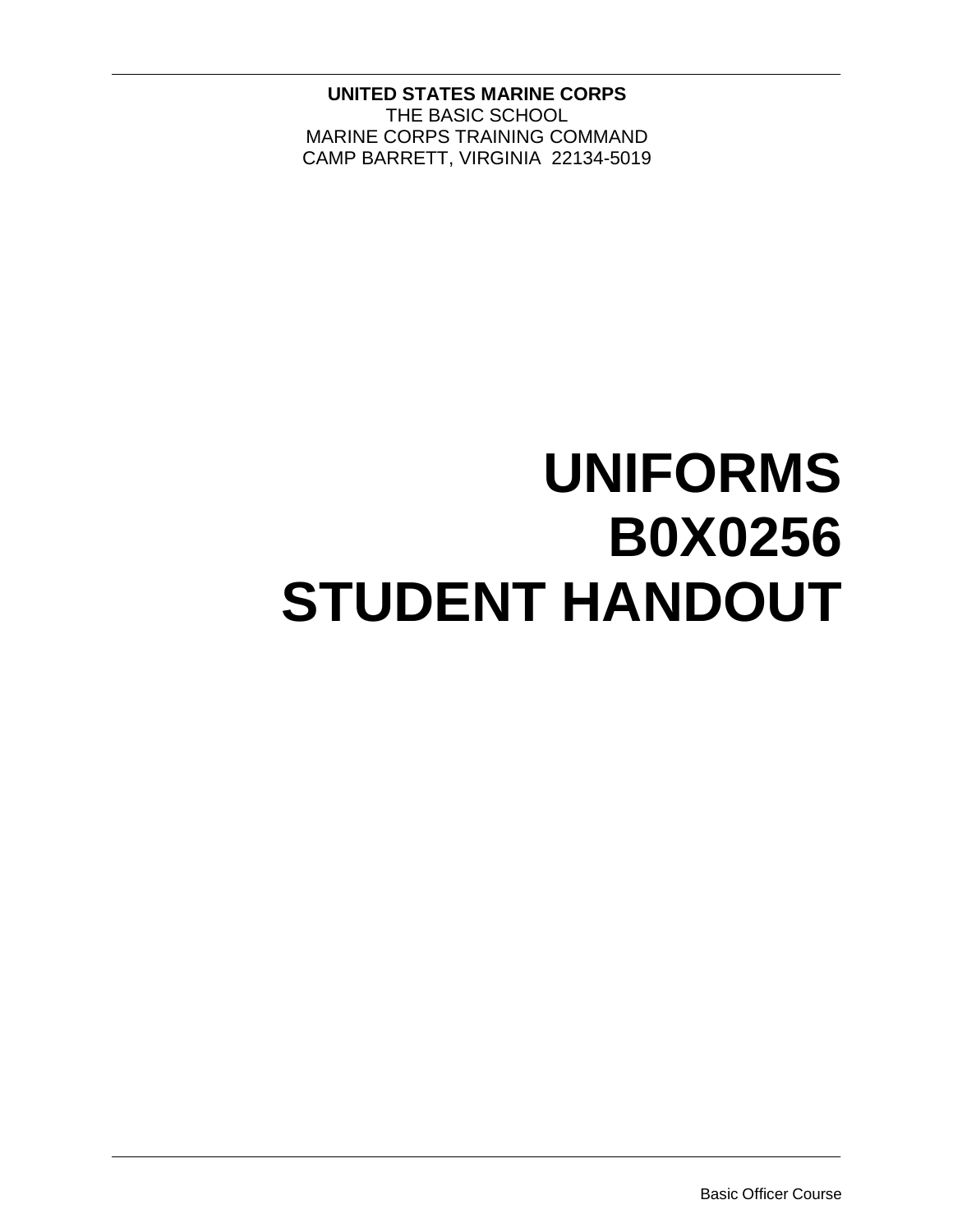## **Uniforms**

|                | uniforms and equipment in a neat and serviceable condition in<br>order to maintain a professional appearance and set the                           |                   |
|----------------|----------------------------------------------------------------------------------------------------------------------------------------------------|-------------------|
|                | example.                                                                                                                                           |                   |
| In This Lesson | This lesson discusses approved uniforms and accessories.<br>More importantly, it looks at the proper wearing of these<br>uniforms and accessories. |                   |
|                | Refer to MCO P1020.34G w/CH 1-5, Marine Corps Uniform                                                                                              |                   |
|                | http://www.marines.mil/Portals/59/Publications/MCO%20P102                                                                                          |                   |
|                | Regulations, available at:<br>0.34G%20W%20CH%201-5.pdf                                                                                             |                   |
|                |                                                                                                                                                    |                   |
|                | <b>Topic</b><br>$Blue$ Drace " $\Delta$ "                                                                                                          | Page<br>$\Lambda$ |

| I ODIC                                     | rage |
|--------------------------------------------|------|
| <b>Blue Dress "A"</b>                      |      |
| Blue Dress "B" & Service "A"               | 5    |
| "C" Uniform Shirts                         | 6    |
| <b>Marine Corps Combat Utility Uniform</b> |      |
| (UCCUU)                                    |      |
| <b>MCCUU Wear</b>                          | 8    |
| <b>Uniform Restrictions</b>                | 8    |
| Military/Civilian Equivalents              | 8    |
| <b>Hair Styles</b>                         | 9    |
| Summary                                    |      |

### **Learning Objectives**

## Terminal Learning Objectives

TBS-UNIF-1001. Given the requirement to maintain military appearance, maintain personal appearance IAW MCO P1020.34.

TBS-UNIF-1002. Given individual clothing, a ruler, a marking kit, sewing kit and cleaning material, maintain Military Clothing, ensuring clothing is clean, serviceable, marked, and fits IAW MCO P1020.34.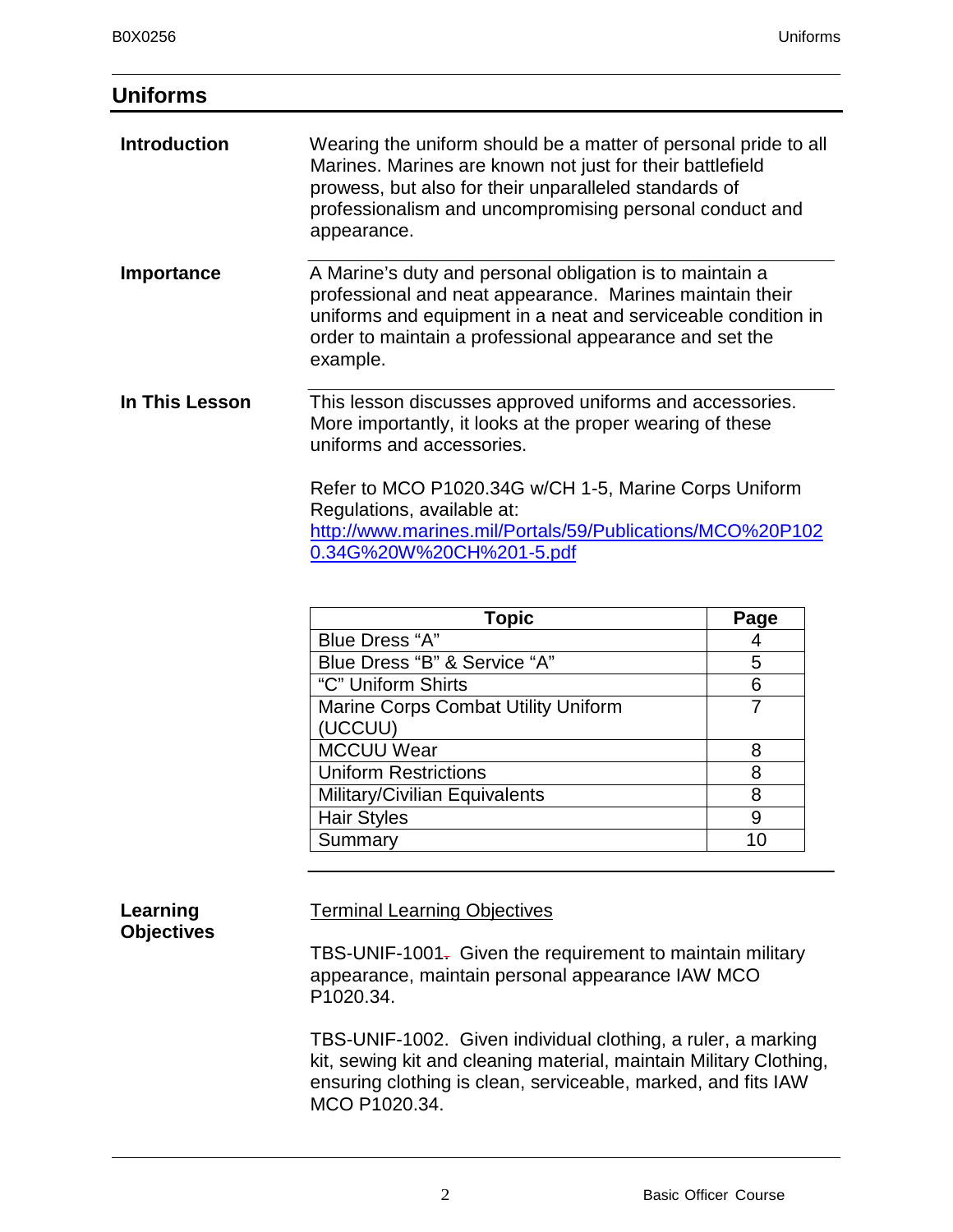TBS-UNIF-1004. Given leave, liberty, or other occasion, wear civilian attire IAW MCO P1020.34.

TBS-UNIF-1005. Given commander's guidance, with or without arms, clothing and field equipment, civilian attire, and an inspector, stand a personnel inspection to ensure readiness, serviceability, cleanliness, and personal appearance of personnel and equipment.

TBS-UNIF-1008. Given the initial issue of uniforms, optional uniform items and commander's choice of the uniform of the day, wear a uniform IAW MCO P1020.34.

TBS-UNIF-2201. Given Marines (armed or unarmed), and a specified uniform, describe how to inspect personnel in uniform to ensure Marine Corps standards are upheld.

TBS-UNIF-2303. Given Marines and a display of designated uniforms and equipment, inspect a clothing and equipment display to ensure completeness, cleanliness, and serviceability.

### Enabling Learning Objectives

TBS-UNIF-1002a. Given individual clothing, reference MCO P1020.34G to ensure clothing is clean, serviceable, marked, and fits properly.

TBS-UNIF-1004a. Given an evaluation, identify inappropriate civilian attire as described by MCO P1020.34.

TBS-UNIF-1004b. Given the requirement, match civilian attire with corresponding military uniform IAW MCO P1020.34.

TBS-UNIF-1005a. Given an evaluation, describe appropriate wear of accessories for service uniforms IAW MCO P1020.34.

TBS-UNIF-1005b. Given an officer's sword and components, wear the officer's sword IAW MCO P5060.20.

TBS-UNIF-1008a. Given an evaluation, describe PT uniforms IAW MCO P1020.34.

TBS-UNIF-1008b. Given an evaluation, identify all service uniforms IAW MCO P1020.34.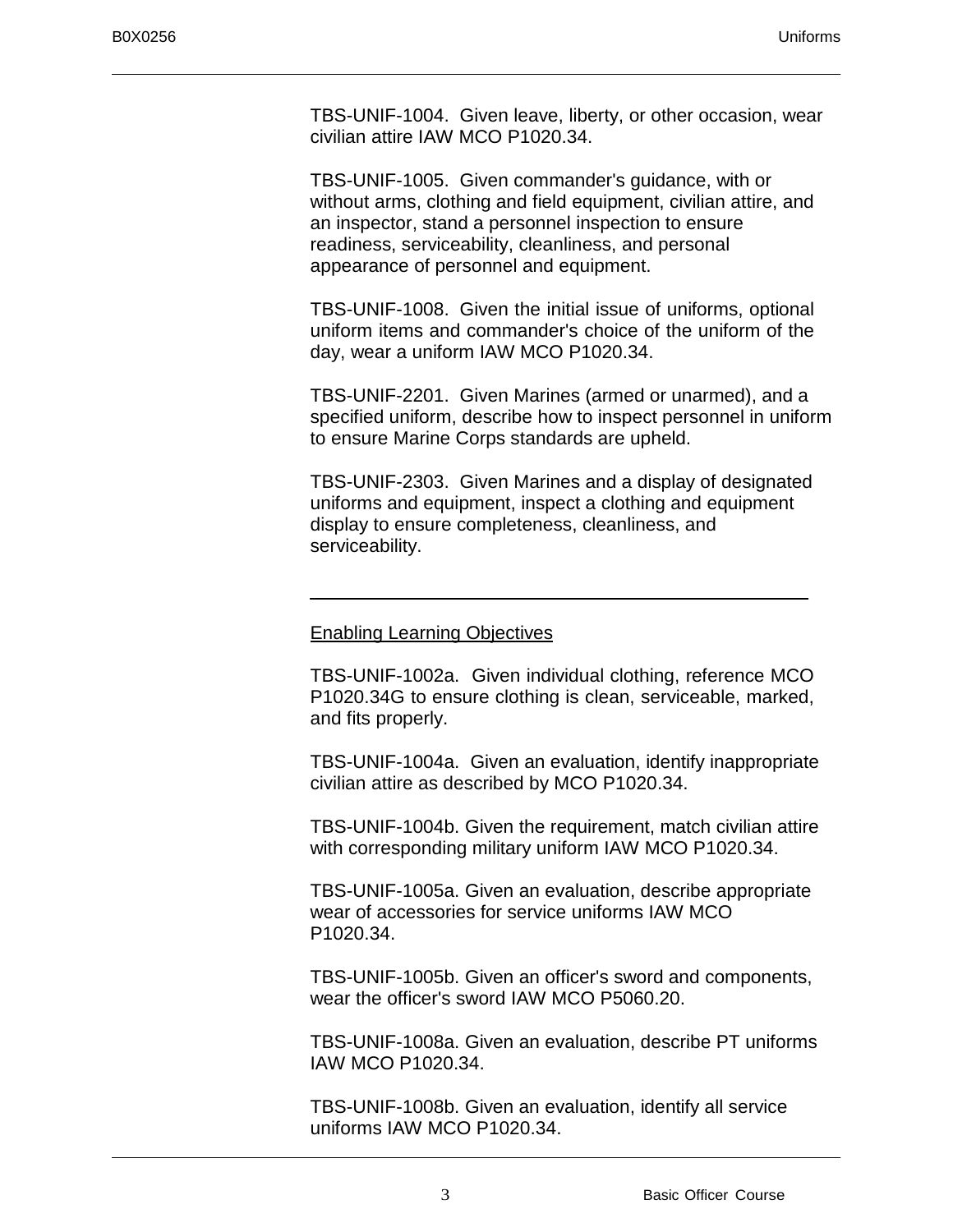TBS-UNIF-1008c. Given the requirement, wear the blue dress uniform IAW MCO P2010.34.

TBS-UNIF-2201a. Given an evaluation, describe the purpose of a uniform inspection without omission.

TBS-UNIF-2303a. Given an evaluation, describe the purpose of a clothing and equipment display without omission.

TBS-UNIF-2303b. Given an evaluation, describe identification tag information without omission.

## **Blue Dress "A"**

**Placement**  Midpoint Center 3/4 **of Rank Insignia** Long Axis Perpendicular



| <b>Males</b><br>Placement of EGA – Inboard & parallel to collar seam |  |
|----------------------------------------------------------------------|--|
|----------------------------------------------------------------------|--|

**Medals** 

- Centered between 1st and 2nd button above left pocket
- 7 Medals Max Across (can not overlap 50%)

Ribbons - 1/8" above right pocket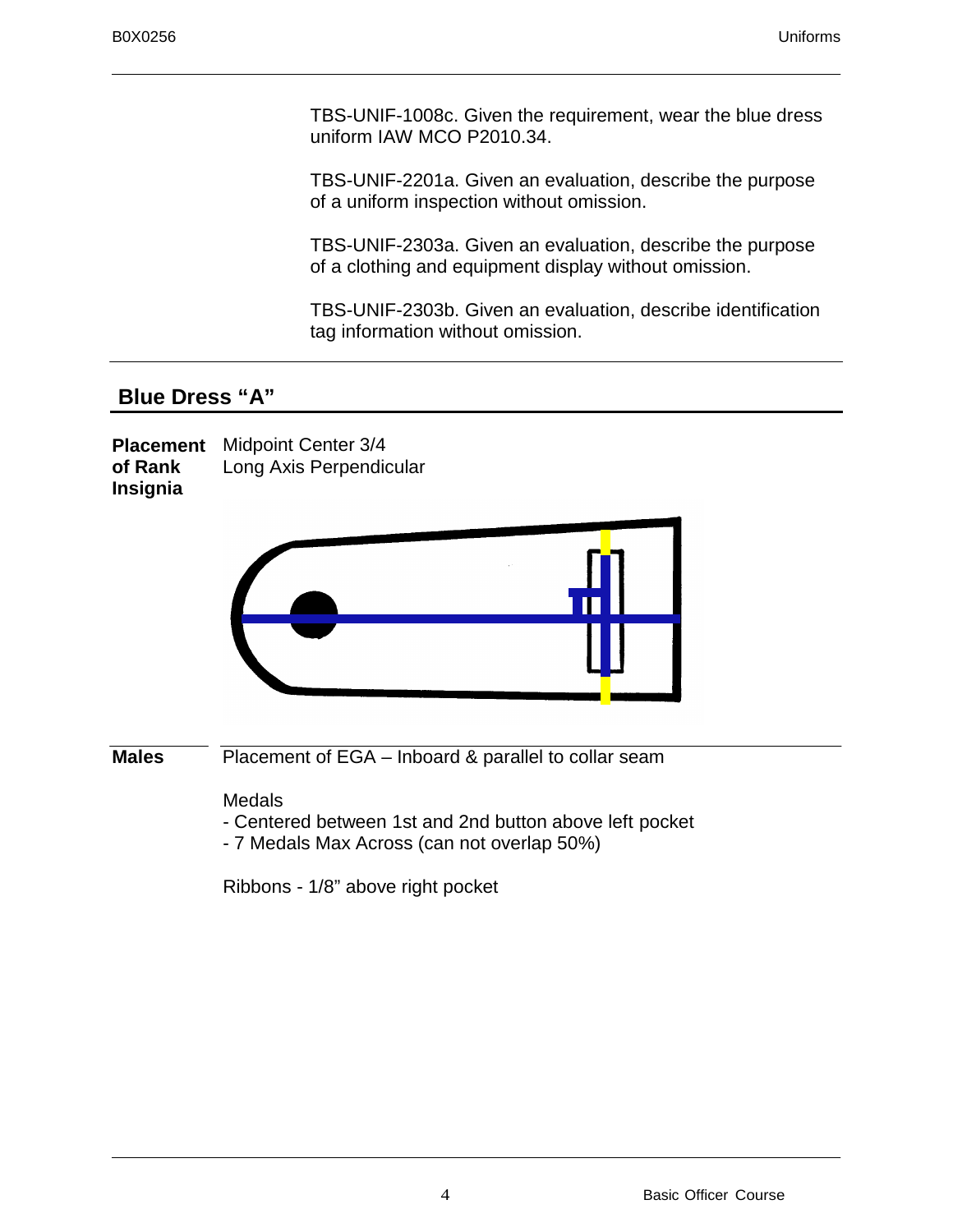

# **Blue Dress "B" & Service "A"**

**Placement**  Midpoint Center 3/4 **of Rank Insignia** Long Axis Perpendicular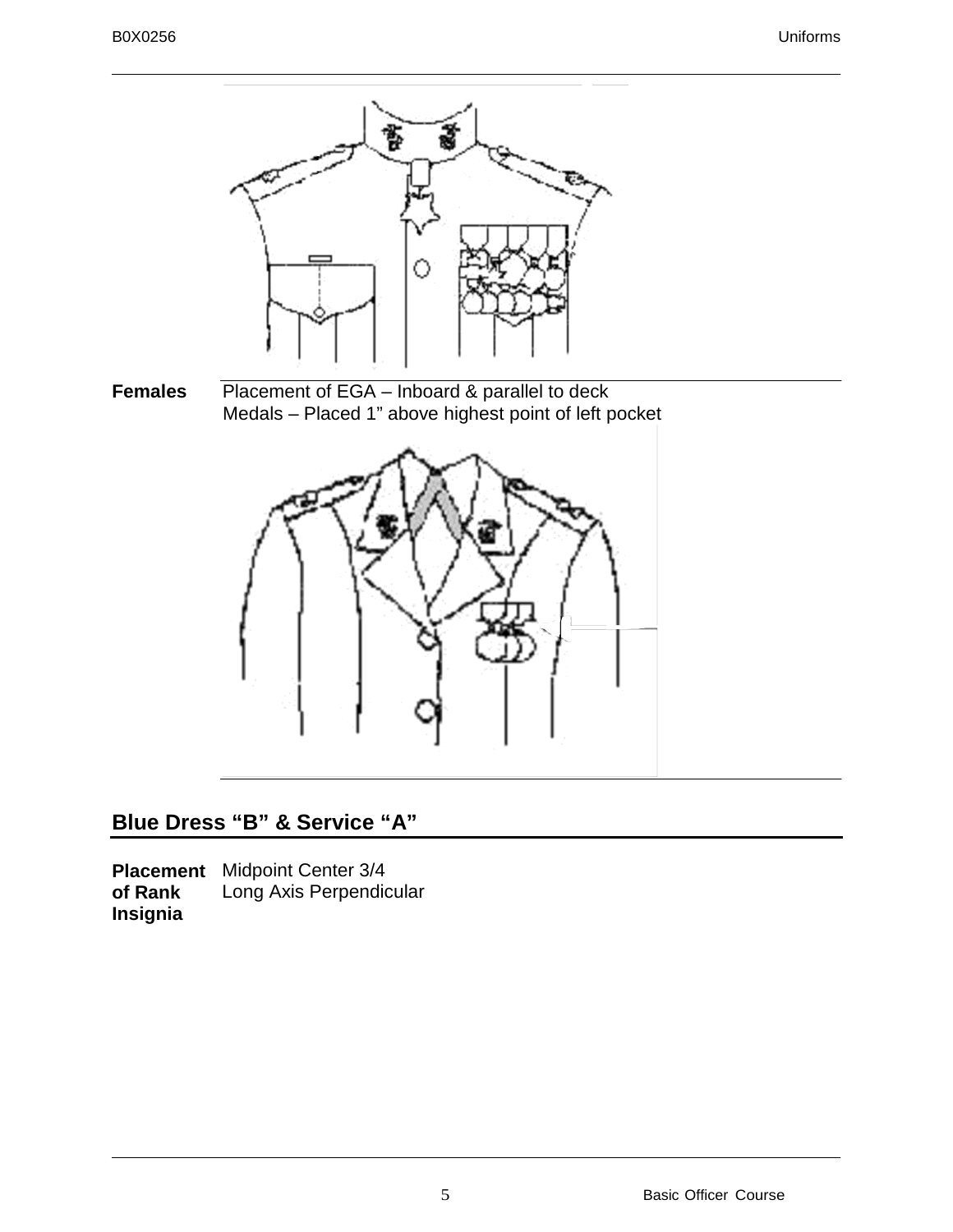

Ribbons – 1/8" above shooting badges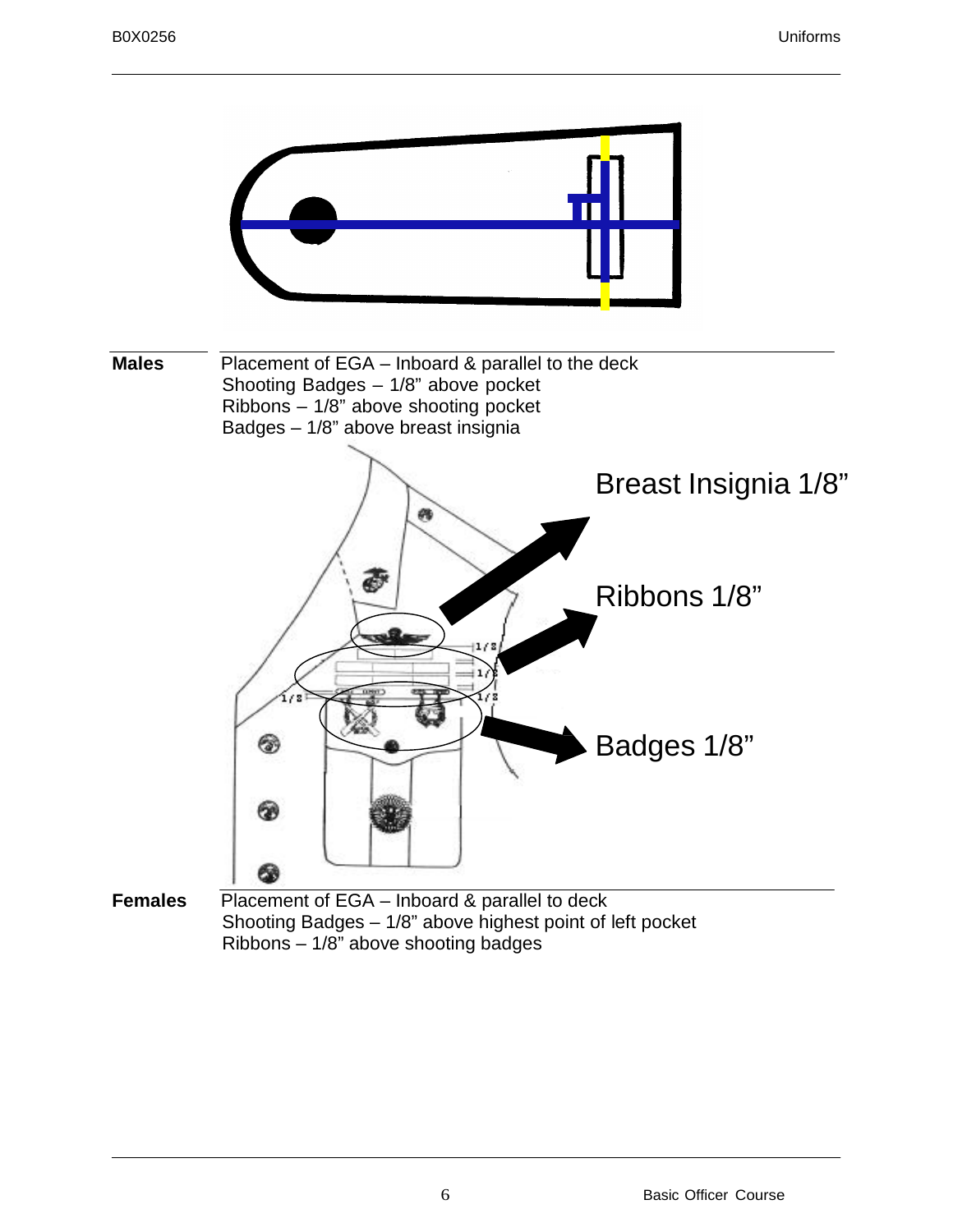

# **"C" Uniform Shirts**

**Placement of Rank Insignia** - Placed at appropriate center of the collar 1" from the front edge - Parallel to the deck

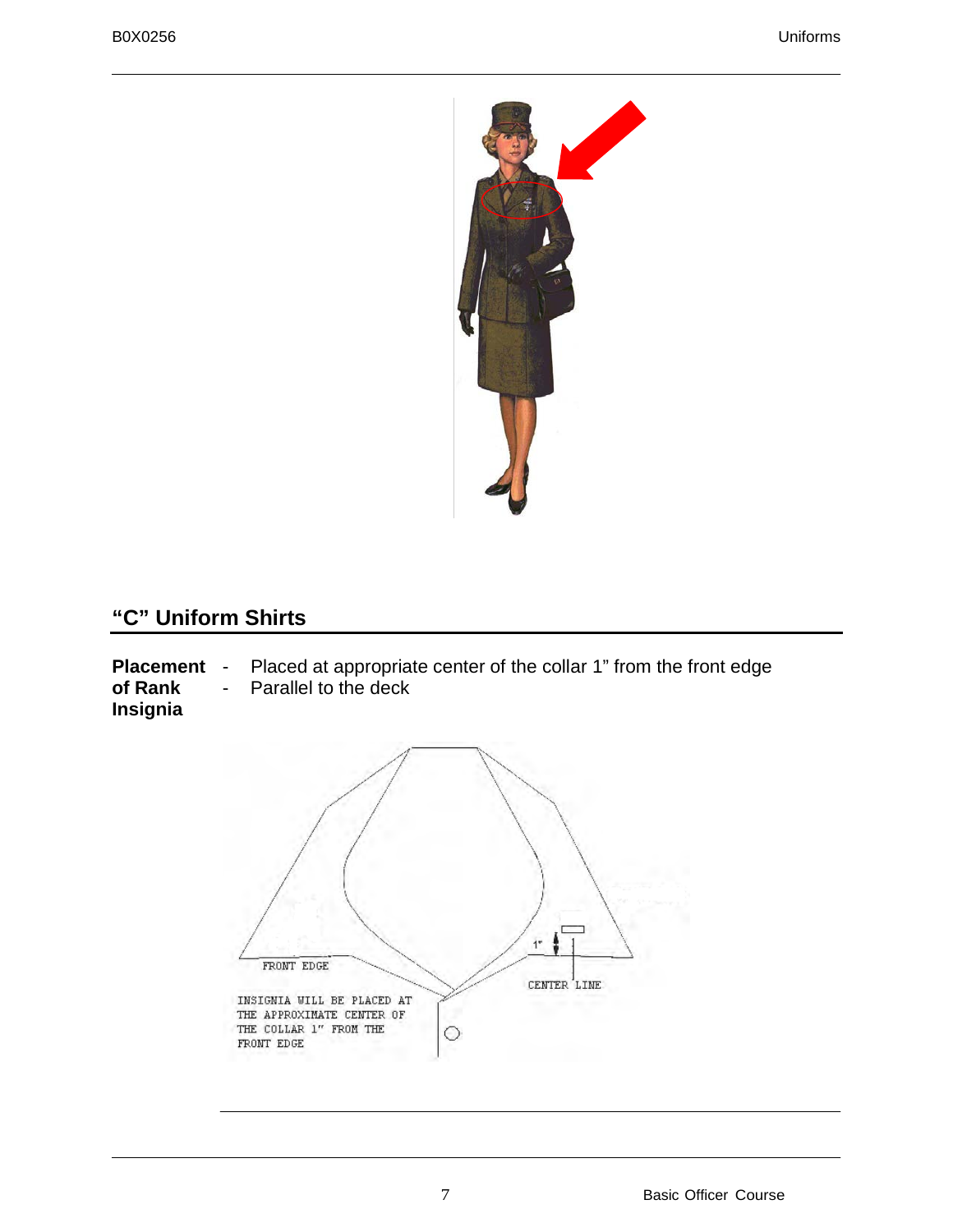# **Marine Corps Combat Utility Uniform (MCCUU)**

**Placement**  - Parallel to the Deck

**of Rank**  - Centered

**Insignia** - Approximately 1" from bottom edge of collar

- Use the center of the lower edge of the insignia to measure 1"



## **MCCUU Wear**

| <b>ALMAR</b><br>035/07   | - Summer Months = Desert MCCUU with sleeves up<br>- Winter Months = Woodland MCCUU with sleeves down                                                                                         |
|--------------------------|----------------------------------------------------------------------------------------------------------------------------------------------------------------------------------------------|
| Off-Base<br><b>Stops</b> | - No off-base stops are authorized except for true emergencies<br>- Authorized to wear MCCUU at off base establishments when using drive-<br>thru services and Marine does not leave vehicle |
| <b>Earrings</b>          | Women are not authorized to wear earrings with utilities                                                                                                                                     |

## **Uniform Restrictions**

| <b>DOD</b><br>(11002.1.a.) | - Anti- Democratic<br>- Political Sponsorship<br>- Public Backing<br>- Discredit |
|----------------------------|----------------------------------------------------------------------------------|
| <b>MCO</b><br>P1020.24G    | - Soliciting Funds<br>- Advertising/Endorsing<br>- Compromise Dignity            |
| Leave &<br>Liberty         | All Uniforms are authorized EXCEPT:<br>- Blue Dress "A" or Blue-White Dress "A"  |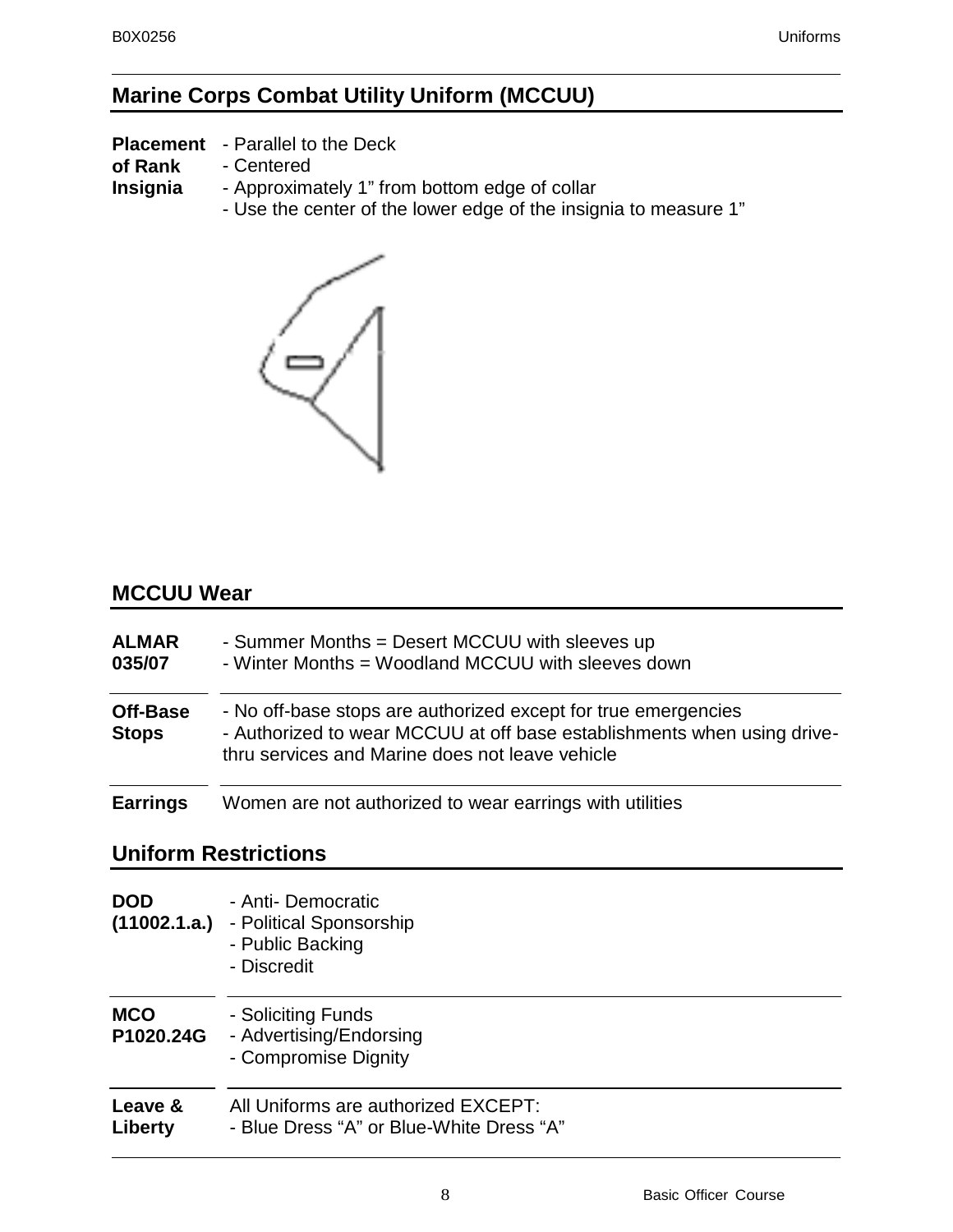- MCCUU
- PT Gear
- Evening Dress

# **Military/Civilian Equivalents**

| <b>Service</b>     | "Casual"                                                                |
|--------------------|-------------------------------------------------------------------------|
| "C"                | Males – Collared open-neck shirt & slacks                               |
|                    | Females – Dressy slacks/skirt with blouse or 'business casual' dress.   |
|                    | Collared or no collar at preference. Heels okay but no open-toed shoes. |
|                    | "Business Casual"                                                       |
|                    | Males – Collared open-neck shirt, suit jacket & slacks                  |
|                    | Females – Dressy slacks/skirt with blouse and suit jacket or 'business' |
|                    | dress. No open-toed shoes.                                              |
| <b>Service</b>     | "Informal" / "Business"                                                 |
| "A"                | Males - Coat & Tie/Suit                                                 |
| or Blue            | Females - Cocktail Dress or business suit, depending on social event or |
| Dress "B"          | professional event.                                                     |
| Blue "A"           | "Formal"                                                                |
| or Evening         | Males - Black Tie/Tuxedo                                                |
| Dress "B"          | Females - Formal Gown                                                   |
| <b>Hair Styles</b> |                                                                         |

| <b>Prohibited</b> | - Horseshoe               |
|-------------------|---------------------------|
| <b>Male Hair</b>  | - Tear Drop               |
| <b>Styles</b>     | - Mohawk or Landing Strip |
|                   | - Low Reg                 |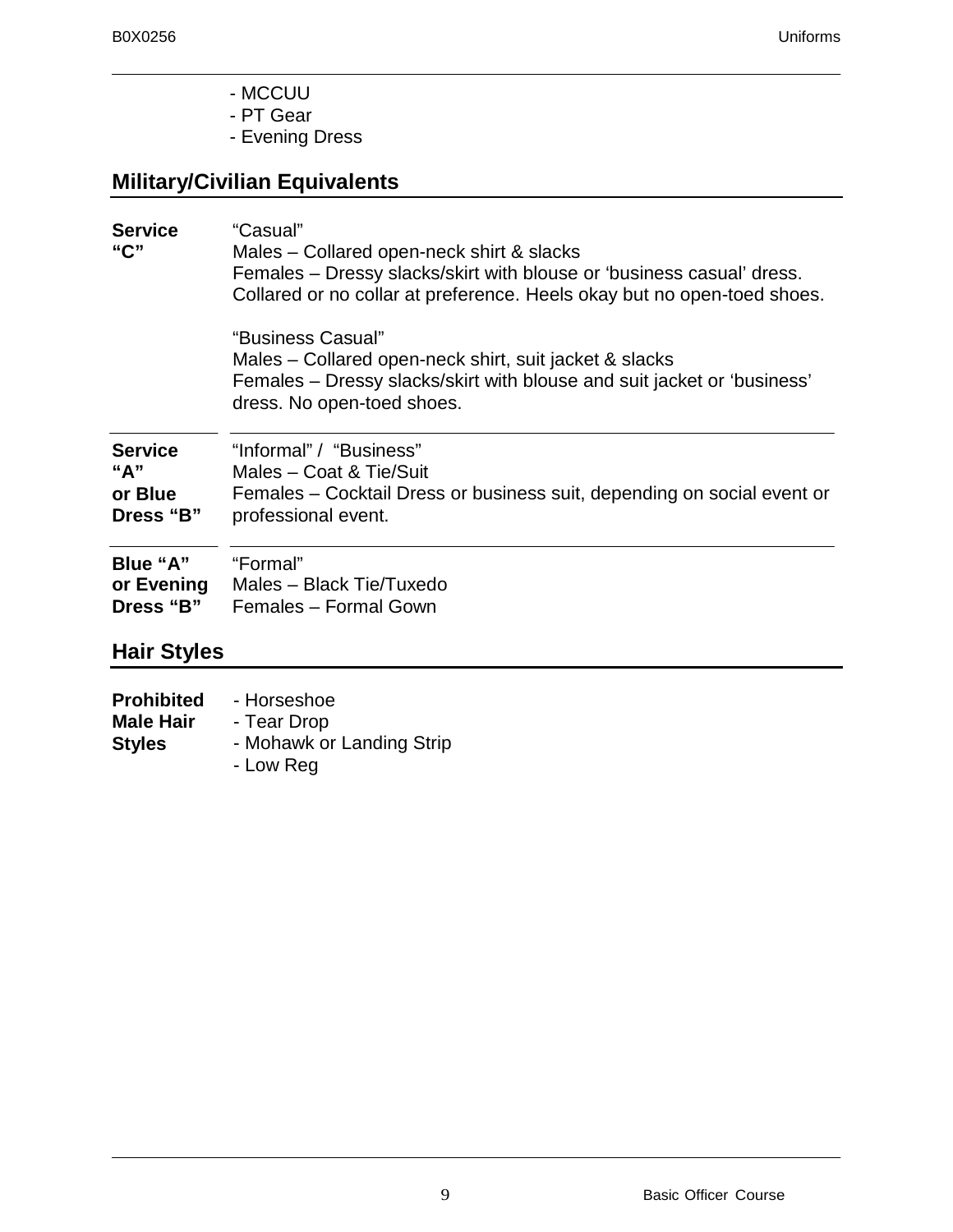

| <b>Authorized</b> | - Short Hair Length  |
|-------------------|----------------------|
| <b>Female</b>     | - Medium Hair Length |
| Hair              | - Long Hair Length   |
| Lengths           | - Bulk of Hair       |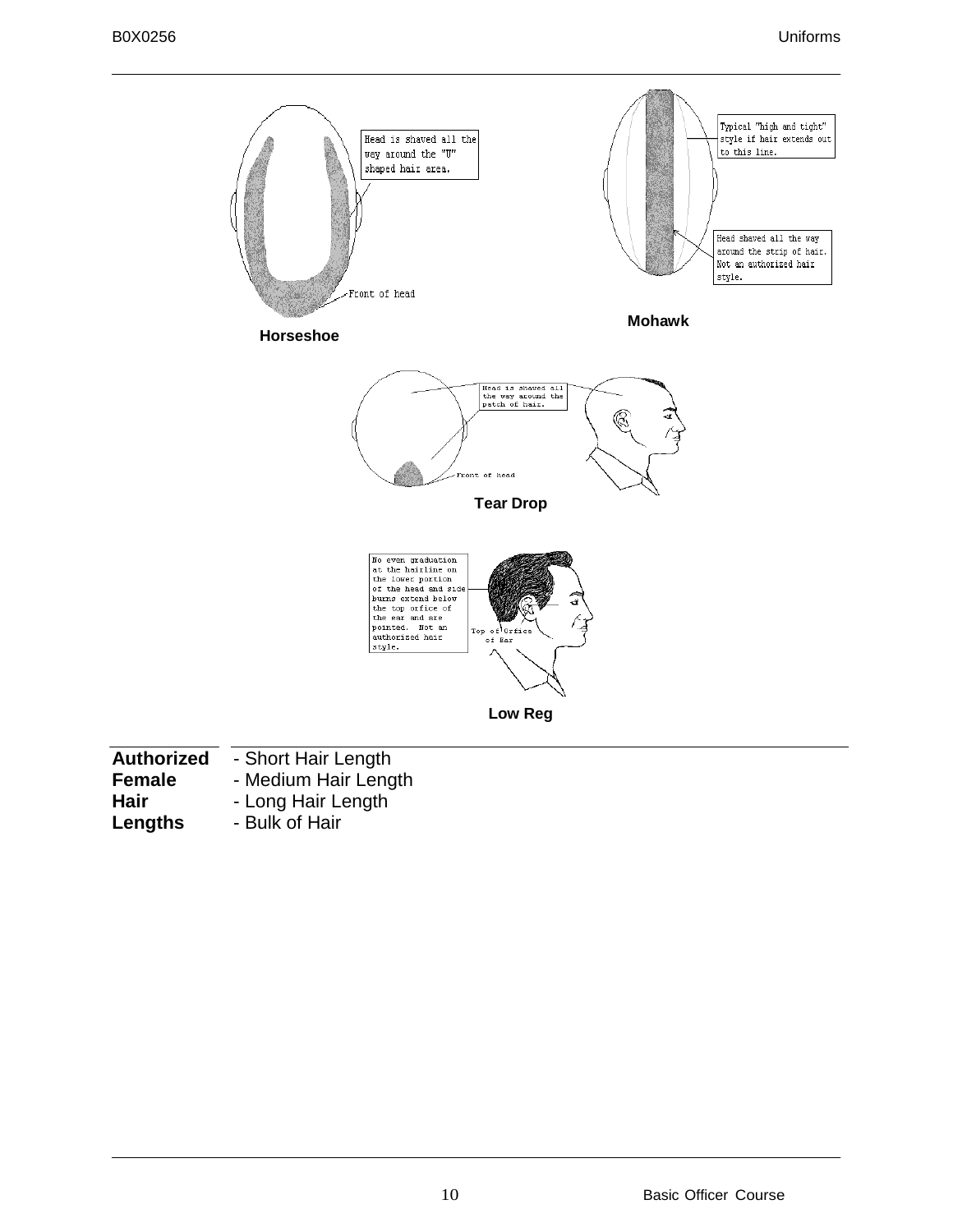

# **Summary**

The information in this lesson will enable you to properly wear and care for United States Marine Corps approved uniforms. As a Marine officer, you must maintain high standards of personal conduct and appearance.